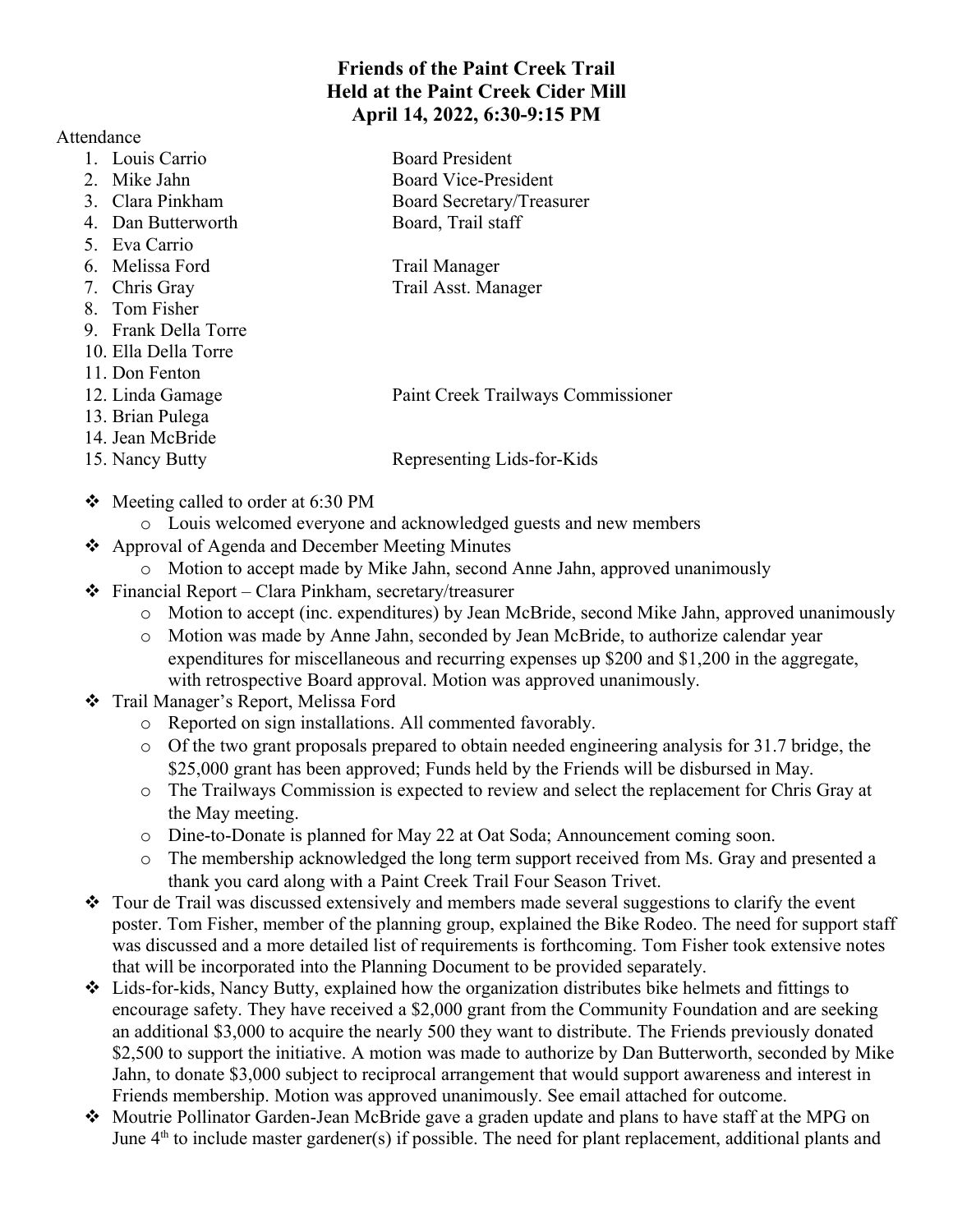supplies was discussed. Ms McBride was authorized by Trail and Friends management to make reasonable expenditures for reimbursement by the PCT.

- Friends of the Paint Creek Trail Organizational Issues as outlined in the attachment.
	- Topic introduced by Louis Carrio, President. Our objective was primarily to raise funds in support of the Trail, to provide some maintenance of the trail and to make improvements to the Trail in cooperation with the Trail Commission. Many of the Friends group in the beginning had various skills and links to other organizations that helped to manage the Friends group. For example, Kristen Myers was the Trail Manager but was also on the Friends group Board. Since then, many of these original members have left the organization and a lot of skills and connections have been lost. The 501c3 designation also has many requirements that takes added time to maintain. Government forms, filings, etc. are required.
	- Louis Carrio reported he previously presented these concerns to the Trail Commission in recent meetings and has expressed concerns about the future of the (Friends) organization. Having lost the skills and the people from the earlier organization, a lot of effort is required to maintain the paperwork, the 501c3 workload, the website, the accounting, insurance, etc. to run this business. In addition, membership has not been very robust in general. Some members are members in name only and do not attend the meetings. Many people would like to help with trail activities but are not interested in the business side of the organization.
	- Linda Gamage asked if we need to be a 501c3 organization. Louis commented that it helps with donations. As an example, we just received an unsolicited donation of \$500 from a person on December 29. Louis mentioned that it probably helps with obtaining liquor and raffle licenses also, but its not clear that would be a barrier. Jean McBride asked how many members we now have. Louis commented that we have members that attend the meetings and others that do not. (Attendance at this meeting was 15 total including a guest presenter}
	- Ella Della Torre asked if we have advertised the organization. Louis mentioned flyers that we have printed in addition to the website. Linda Gamage asked if we charged for membership. Louis responded" No". Linda also suggested we try to tie an event to a membership drive so that people come to hear a presenter (for example) and then sign up for the Friends group.
	- Frank Della Torre suggested a table at the Rochester Farmers Market.
	- Chris Gray mentioned that the Clinton River Friends group has had success with bringing in presenters for meetings and gathering membership from that. Melissa Ford mentioned that an OU professor might be a possible presenter. Don Fenton suggested that many companies have expertise we might be able to tap into on a temporary basis to update websites, etc. that would allow the company to take tax credits. Louis mentioned that local students might also be a possible resource. Louis asked Don to investigate this further.
	- Linda Gamage asked if we had a mission statement. Louis read off the Friends group statement.
	- Mike Jahn summarized that we have two key issues- 1) Is the 501c3 designation needed? And 2) How can get a more robust membership that supports the needed tasks and places less load on the existing membership. Dan Butterworth volunteered that he has some web skills and file management expertise that might be of some help. Louis will discuss offline with him. Clara suggested conducting meetings in a restaurant to generate interest in the group. Melissa Ford mentioned they have a Dine and Donate meeting offsite at the Oat Soda bar. Louis also is investigating a year end Friends group meeting at Oat Soda.

(Recorded at the meeting by Mike Jahn 04/14/22)